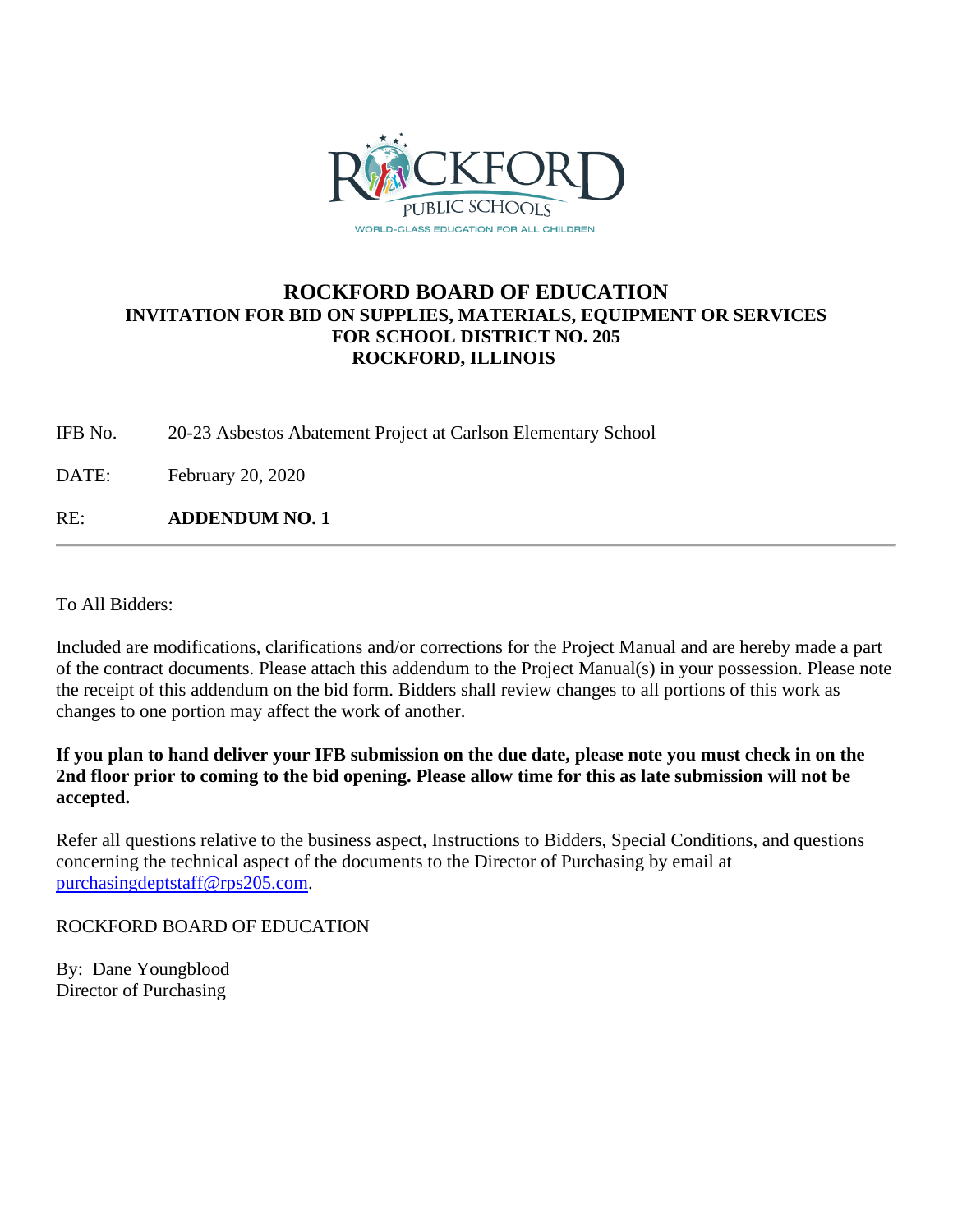ASBESTOS ABATEMENT \_\_<br>;<br>AT ASBESTOS ABATEMENT<br>AT<br>CARLSON ELEMENTARY SCHOOL MARREAD MARRIAN<br>ESTOS ABATEM<br>AT<br>2020 FLOORING ESTOS ABATEM<br>AT<br>AT<br>2020 FLOORING<br>4015 PEPPER DRIVE SBESTOS ABATEMEN<br>AT<br>SON ELEMENTARY SC<br>2020 FLOORING<br>4015 PEPPER DRIVE<br>ROCKFORD, ILLINOIS 61114 ROCKFORD, ILLINOIS 61104<br>ENVIRONMENTAL CONSULTANT ASBESTOS ABATEMENT<br>
CARLSON ELEMENTARY SCHOOL<br>
2020 FLOORING<br>
4015 PEPPER DRIVE<br>
ROCKFORD, ILLINOIS 61104<br>
ROCKFORD, ILLINOIS 61104<br>
THE STREET<br>
ROCKFORD, ILLINOIS 61104<br>
ENVIRONMENTAL CONSULTANT<br>
CARNOW CONIBEAR & ASSOCI

## CARNOW CONIBEAR & ASSOCIATES, Ltd. VIRONMENTAL CONSULTA<br>MV CONIBEAR & ASSOCIAT<br>600 WEST VAN BUREN STREET

**NMENTAL CONS<br>DNIBEAR & ASSC<br>EST VAN BUREN ST<br>CHICAGO, IL 60607** ONMENTAL CONSU<br>CONIBEAR & ASSOC<br>MEST VAN BUREN STR<br>CHICAGO, IL 60607<br>PHONE: (312) 782-4466 NMENTAL CONS<br>DNIBEAR & ASSC<br>EST VAN BUREN ST<br>CHICAGO, IL 60607<br>HONE: (312) 782-446<br>FAX: (312) 782-5145 IRONMENTAL CONSULT<br>V CONIBEAR & ASSOCIA<br>DO WEST VAN BUREN STREE<br>CHICAGO, IL 60607<br>PHONE: (312) 782-5145<br>FAX: (312) 782-5145<br>CONTACT: EVAN CHRISTIAN

| <b>SHEET</b><br><b>NUMBER</b> | <b>SHEE</b> |
|-------------------------------|-------------|
| ASB-0                         | <b>COVE</b> |
| ASB-G                         | <b>GENE</b> |
| ASB-1                         | <b>ASBE</b> |

## ASBESTOS PROJECT DESIGNER:

CONTACT. EVAN CHRISTIAN<br>ESTOS PROJECT DESIGI<br>ROD HARVEY, P.E., CIH, CSP

|  |                                                                                     |              |              |                                                        |  |                                                                                                   | ROD HARVEY, P.E., CIH, CSP<br>IDPH LICENSE NUMBER: 100-01548 |                           |                                                                             |                                                    |               |  |                                      |  |                          |                   |  |                                                                                                         |           |
|--|-------------------------------------------------------------------------------------|--------------|--------------|--------------------------------------------------------|--|---------------------------------------------------------------------------------------------------|--------------------------------------------------------------|---------------------------|-----------------------------------------------------------------------------|----------------------------------------------------|---------------|--|--------------------------------------|--|--------------------------|-------------------|--|---------------------------------------------------------------------------------------------------------|-----------|
|  | <b>DRAWING HISTORY</b><br>DATE<br>CHECKED BY:<br>NO.<br>DRAWN BY:<br><b>REMARKS</b> |              |              | CLIENT:<br><b>Rockford Public School District #205</b> |  | PROJECT NAME:<br><b>Asbestos Abatement</b><br><b>Carlson Elementary School</b><br>4015 Pepper Dr. |                                                              | <b>COVER</b>              | Carnow, Conibear & Assoc., Ltd.<br><b>Environmental Consulting Services</b> | CCA PROJECT NO.<br>A139670152<br>February 19, 2020 |               |  |                                      |  |                          |                   |  |                                                                                                         |           |
|  | 01/07/2020                                                                          | D. Pfolsgrof | E. Christian | <b>ISSUED FOR BID</b>                                  |  |                                                                                                   |                                                              |                           |                                                                             |                                                    |               |  | 501 7th Street<br>Rockford, IL 61104 |  | Rockford, Illinois 61114 | <b>ADDENDUM#1</b> |  | 600 W. Van Buren St., Suite 500, Chicago, IL 60607<br>t: 312.782.4486 f: 312.782.5145<br>www.ccaltd.com | SHEET NO. |
|  |                                                                                     |              |              |                                                        |  | PROJECT DESIGNER                                                                                  | Rod Harvey<br>IDPH #: 100-01548                              | <b>DESIGNER SIGNATURE</b> | 002117                                                                      | <b>CARNOW</b><br><b>CONIBEAR</b>                   | <b>ASB-00</b> |  |                                      |  |                          |                   |  |                                                                                                         |           |



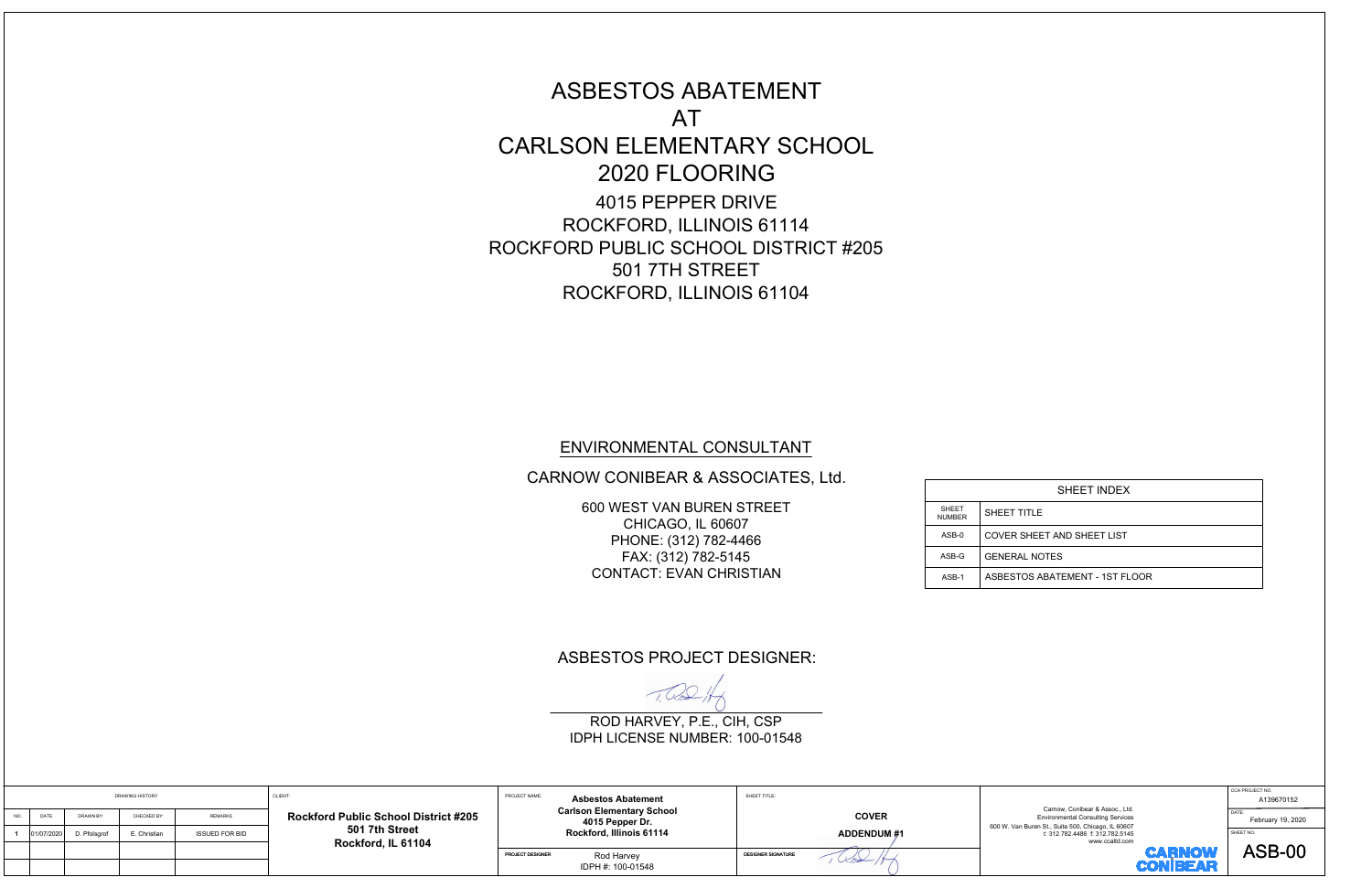**CARLSON ELEMENTARY SCHOOL**<br>
NEWS ARE THE CONTRACT SCHOOL (THE VALUE OF A CONTRACT CONTRACT CONTRACT CONTRACT CONTRACT CONTRACT CONTRACT CONTRACT CONTRACT CONTRACT CONTRACT CONTRACT CONTRACT CONTRACT CONTRACT CONTRACT CON

|             | DRAWING HISTORY         |              |                       | CLIENT:                                                                             | PROJECT NAME:    | <b>Asbestos Abatement</b>       | SHEET TITLE:              |            |                                                     | CCA PROJECT NO.<br>A139670152 |                      |                                                                                                                                   |                   |
|-------------|-------------------------|--------------|-----------------------|-------------------------------------------------------------------------------------|------------------|---------------------------------|---------------------------|------------|-----------------------------------------------------|-------------------------------|----------------------|-----------------------------------------------------------------------------------------------------------------------------------|-------------------|
| NO.<br>DATE | DRAWN BY:               | CHECKED BY:  | <b>REMARKS</b>        | <b>Rockford Public School District #205</b><br>501 7th Street<br>Rockford, IL 61104 |                  |                                 |                           |            | <b>Carlson Elementary School</b><br>4015 Pepper Dr. |                               | <b>SCOPE OF WORK</b> | Carnow, Conibear & Assoc., Ltd.<br><b>Environmental Consulting Services</b><br>600 W. Van Buren St., Suite 500, Chicago, IL 60607 | February 19, 2020 |
|             | 01/07/2020 D. Pfolsgrof | E. Christian | <b>ISSUED FOR BID</b> |                                                                                     |                  | Rockford, Illinois 61114        | <b>ADDENDUM#1</b>         |            | t: 312.782.4486 f: 312.782.5145<br>www.ccaltd.com   | SHEET NO.                     |                      |                                                                                                                                   |                   |
|             |                         |              |                       |                                                                                     | PROJECT DESIGNER | Rod Harvey<br>IDPH #: 100-01548 | <b>DESIGNER SIGNATURE</b> | 1 UCod /An | <b>CARNOW</b><br><b>CONIBEAF</b>                    | ASB-0G                        |                      |                                                                                                                                   |                   |

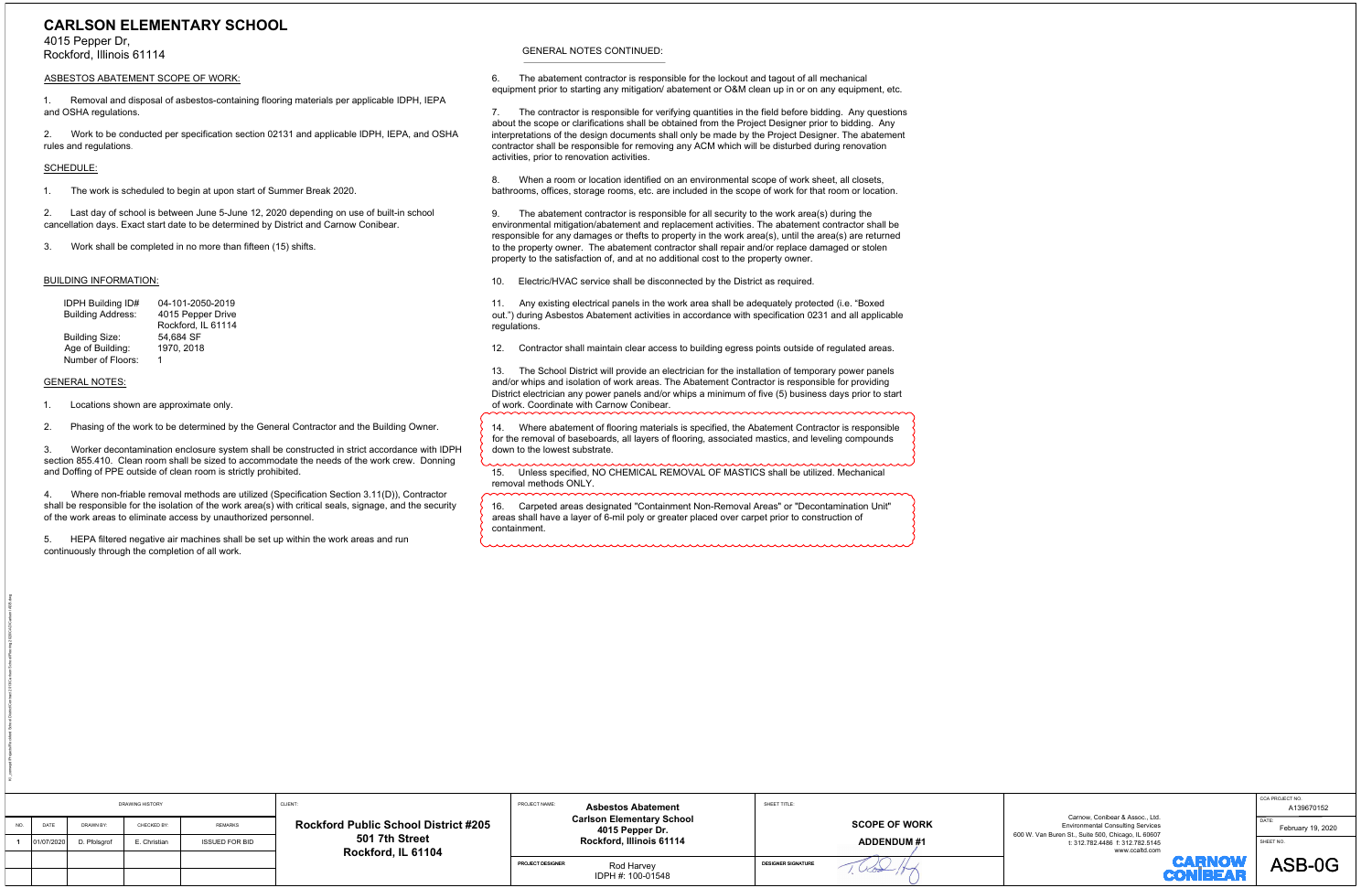

|                         | BESTOS ABATEMENT KEYNOTES                                   |
|-------------------------|-------------------------------------------------------------|
|                         | Worker decontamination unit                                 |
|                         | Waste decontamination unit.                                 |
| │AL│                    | Airlock                                                     |
| $\langle$ NAE $\rangle$ | Negative Air Exhaust                                        |
| (1)                     | Separation barrier per IDPH 855.430(a)                      |
| $\overline{2}$          | Separation barrier per IDPH 855.430(b) (with lockable door) |
| $\mathbf{3}$            | Contractor to secure door and control access                |
|                         | Gross Removal of Floor Tile, and associated Mastic          |
|                         | Removal of Floor Tile, and associated Mastic (Non-Friable)  |
|                         | Containment Non-Removal Area                                |
|                         | Gross Removal of Carpet and Associated Mastic               |
|                         |                                                             |

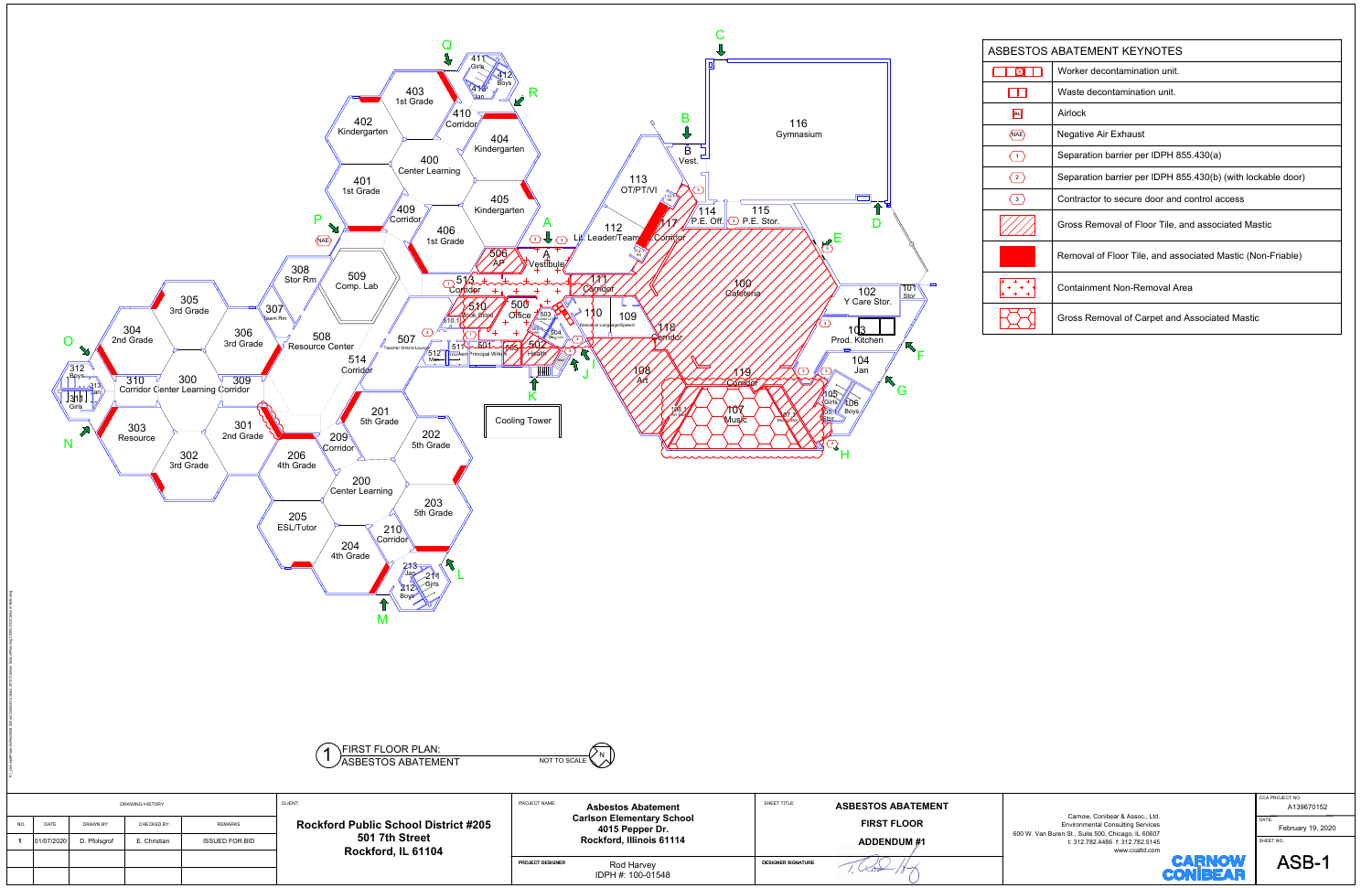| February 11, 2020 at 2:30 p.m | Pre-Bid Meeting Sign-In Sheet | IFB No. 23 Asbestos Abaera at Carlson E.S. | <b>ROCKFORD PUBLIC SCHOOLS</b> |
|-------------------------------|-------------------------------|--------------------------------------------|--------------------------------|
|                               |                               |                                            |                                |



# PRE-BID MEETING SIGN-IN SHEET

IFB No. 20-23 Asbestos Abatement Project at Carlson E.S.

| 630-386-5088   dave@615Fi74 cHick0<br>,<br>Con |                                        | lisi Arlinic de Sons                                       |                     | 8 DAVE MAZZUCA BLAST IT All                    |
|------------------------------------------------|----------------------------------------|------------------------------------------------------------|---------------------|------------------------------------------------|
| $8/2.320 - 9683$ david. hay @ NSCCOM.com       |                                        | Bloomington IN 4742                                        | NESC                | $\overline{\phantom{0}}$<br>$H_{\alpha\gamma}$ |
|                                                |                                        | 8755 3 01d & Rd 37                                         |                     | Vanger<br>3 Stopsaster<br>David                |
| to grad con                                    |                                        |                                                            | 170501              | თ                                              |
|                                                |                                        | 10215 Franklin Reve (2013) [08-983427] Tomass. kuniv. 1    |                     |                                                |
| Wike Canke Com, cont                           | -1224                                  | ALSIC, IL COBOZ                                            | DOVE                | 5 MAKE HONAN                                   |
|                                                | -12 - 22 -                             | Aurora, IL<br>5216 W. 124+ A                               |                     |                                                |
|                                                |                                        |                                                            | Luse Environnental  | 4 Lazaro Chacheco                              |
| Cpachaco Gluse.com                             | 0302769720                             | 3990 Freeponse Ct                                          |                     |                                                |
| Joer@Kinsalecq.com                             | 547 424 6356                           | Westmant IL                                                | Kinsale             | 3 lie Podriguez                                |
|                                                |                                        | 648 Blackhaust Dr                                          |                     |                                                |
| 773-489-4170 HolleCollexCorp.                  |                                        | Chi Il                                                     | Colflax             | $2\frac{7}{11}$ m $150/1$                      |
|                                                |                                        |                                                            |                     |                                                |
| $847-346.5137$ original platery                |                                        | Of Ureat End Nr<br>Ecilemts 12<br>2441 N. Leavin 51        |                     | 1 Cerido Earnida 1962/Par                      |
|                                                |                                        |                                                            |                     |                                                |
| E-mail                                         | Telephone                              | Company Address                                            | <b>Company Name</b> | <b>Printed Mame</b>                            |
|                                                |                                        |                                                            |                     |                                                |
|                                                | <b>TO RECEIVE ADDENDING INTOKATION</b> | <b>PLEASE MARINE EGIBLE IN CLEGET LINE CLEGET LINATION</b> |                     |                                                |